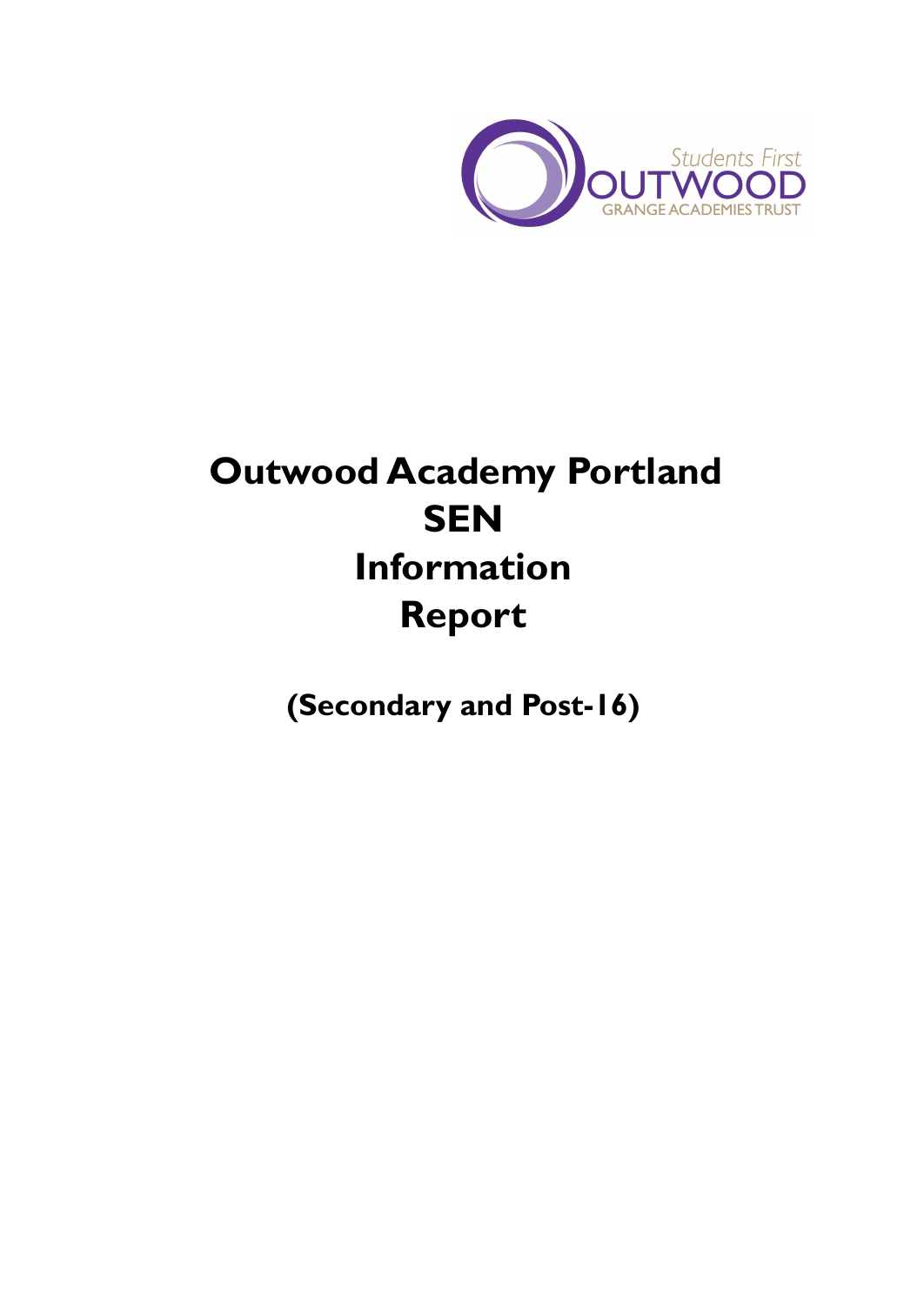| Document control table        |                  |  |                                |                                                                                                                                                                                                                                                 |  |  |
|-------------------------------|------------------|--|--------------------------------|-------------------------------------------------------------------------------------------------------------------------------------------------------------------------------------------------------------------------------------------------|--|--|
| <b>Document title:</b>        |                  |  | <b>SEND Information Report</b> |                                                                                                                                                                                                                                                 |  |  |
| Author (name & job<br>title): |                  |  | <b>Lesley Devine</b>           |                                                                                                                                                                                                                                                 |  |  |
| <b>Version number:</b>        |                  |  | V8                             |                                                                                                                                                                                                                                                 |  |  |
| Date approved:                |                  |  | November 2021                  |                                                                                                                                                                                                                                                 |  |  |
| <b>Approved by:</b>           |                  |  | <b>Exec Board</b>              |                                                                                                                                                                                                                                                 |  |  |
| Date of review:               |                  |  | November 2022                  |                                                                                                                                                                                                                                                 |  |  |
| <b>Document History</b>       |                  |  |                                |                                                                                                                                                                                                                                                 |  |  |
| <b>Version</b>                | <b>Date</b>      |  | <b>Author</b>                  | <b>Note of revisions</b>                                                                                                                                                                                                                        |  |  |
| V <sub>7</sub>                | October<br>2020  |  | L Devine                       | Changed 'SEND Report' to SEND Information<br>Report' to bring the language in line with the<br><b>SEND Code of Practice</b>                                                                                                                     |  |  |
|                               |                  |  |                                | Added a date section to identify when the academy<br>has posted on their website                                                                                                                                                                |  |  |
|                               |                  |  |                                | Added an area for academies to provide a link to<br>their local authority local offer                                                                                                                                                           |  |  |
|                               |                  |  |                                | Amended wording, where necessary, to assist<br>parental understanding                                                                                                                                                                           |  |  |
|                               |                  |  |                                | Added a paragraph to evidence how decisions are<br>made about the type and amount of support the<br>child will receive in that section                                                                                                          |  |  |
|                               |                  |  |                                | Added elements of the new behaviour policy that<br>align with reasonable adjustments and staff training<br>(highlighted in orange)                                                                                                              |  |  |
|                               |                  |  |                                | Added an addendum for Covid-19                                                                                                                                                                                                                  |  |  |
| V <sub>8</sub>                | November<br>2021 |  |                                | Added 'We believe that all our students should be<br>valued equally, treated with respect and be given<br>equal opportunities in all forms of school life.'<br>within the provision section to align with the<br>Primary SEN Information Report |  |  |
|                               |                  |  |                                | Added SENDIASS to the Local Authority Parent<br>Partnership Service                                                                                                                                                                             |  |  |
|                               |                  |  |                                | Changed Champion to Ambassador in the mental<br>wellbeing section                                                                                                                                                                               |  |  |
|                               |                  |  |                                | Added the Academy's SEND Govenor is XXXXXX                                                                                                                                                                                                      |  |  |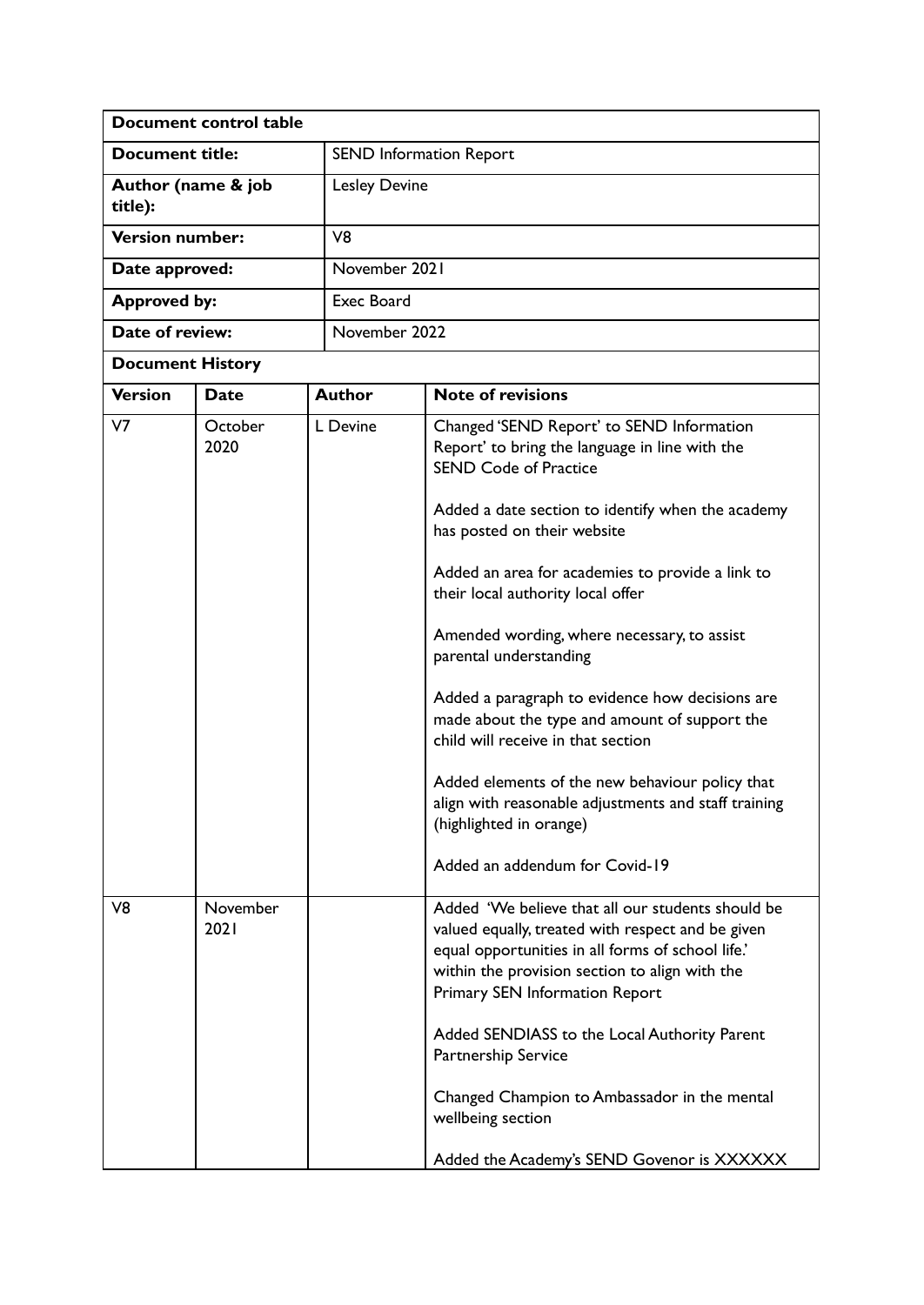|  | Added may be given on a ratio basis in the<br>classroom or on-line in a virtual learning scenario<br>in the Teaching Assistants section. |
|--|------------------------------------------------------------------------------------------------------------------------------------------|
|  | Added partnership with the SENDCo/SEND<br>Officer in the Transition section                                                              |
|  | Amended assistive technology section to align with<br>primary SEN Information Report                                                     |
|  | Amended Covid-19 Addendum to meet return to<br>school guidance                                                                           |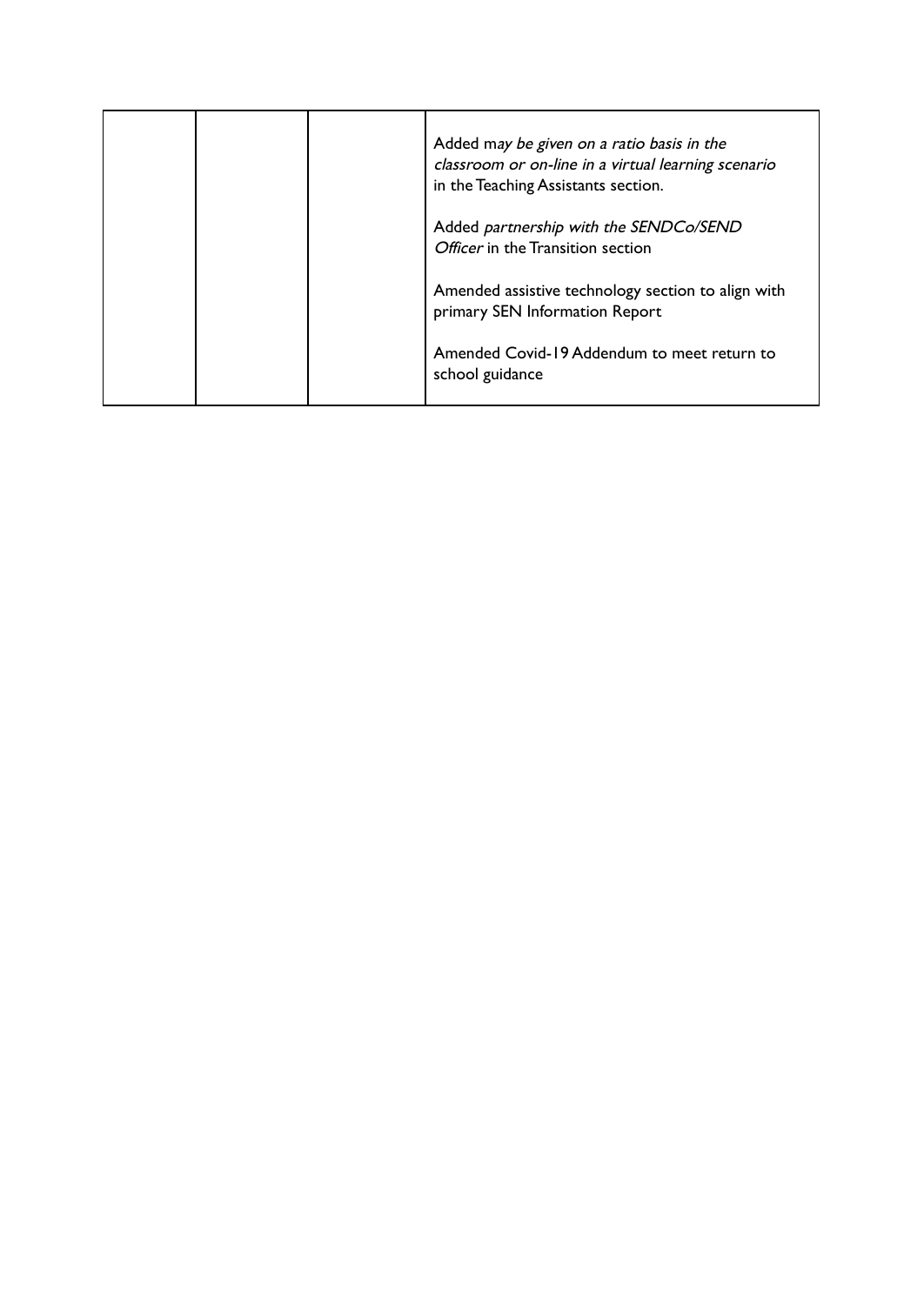# **What kinds of special educational needs does Outwood Academy Portland make provision for?**

Outwood Academy Portland is a mainstream school setting. We are fully committed to the provision of equal opportunity for all students, regardless of their ability or individual needs to enable them to achieve their full potential.

We support students with a range of needs, including physical and medical needs, social, emotional and mental health needs, communication and interaction difficulties, sensory needs, autism, ADHD and students who have more difficulty with learning than the majority of children of the same age. We believe that all our pupils should be valued equally, treated with respect and be given equal opportunities in all forms of school life.

If children need additional support to meet our high expectations of being safe, respectful or responsible, we will ensure they have access to support them through appropriate reasonable adjustments, strategies and interventions to meet their individual needs.

We believe that all our students should be valued equally, treated with respect and be given equal opportunities in all forms of school life.

Consideration will be given as to whether continuing disruptive behaviour might be the result of unmet educational or other needs.At this point, the academy will consider whether a multi-agency assessment is necessary.

# **How does the academy know if students need extra help and what should I do if I think my child may have special educational needs?**

We identify the needs of students as early as possible by gathering information from parents, education, health and care services and any previous schools attended prior to the child's entry into the academy. The academy fully supports the SEND Code of Practice (2015), The Equality Act 2010 and the definition of special educational needs taken from section 20 of the Children and Families Act (2014).

This report complies with:

- Section 69(2) of the Children and Families Act 2014;
- Regulation 51 and schedule 1 to the Special Educational Needs and Disability Regulations 2014;
- Section 6 of the 'Special Educational Needs and Disability Code of Practice: 0 to 25 Years' 2015

Throughout this Report, the reference to parents also applies to carers and those with guardianship rights.

If you think your child may have special educational needs, you should contact the Academy in the first instance and speak with the SENDCo or a member of the Inclusion Team.

## **How does the academy evaluate the effectiveness of its provision for students with special educational needs?**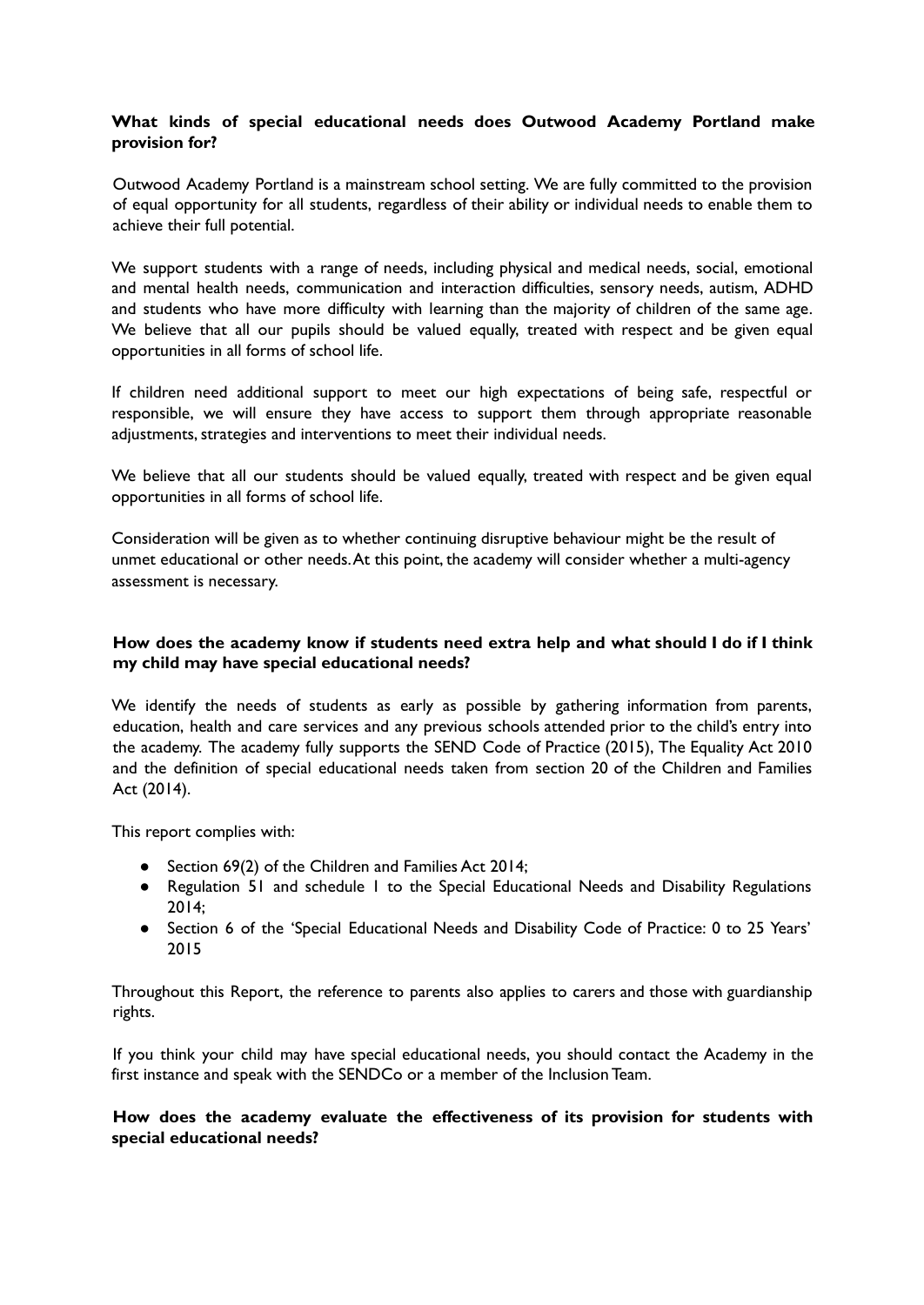In order to make consistent continuous progress in relation to SEND provision the school encourages feedback from staff, parents and students throughout the year. This is a continuous process including student reviews, parents' evenings, provision mapping and the analysis of data.

Student progress will be monitored on a half-termly basis through our Praising Stars© system, through discussion at parents evenings, as published on the Academy's calendar and review days held termly, in line with the SEND Code of Practice for students on the SEN register. Progress of students undertaking interventions will be reviewed and evaluated at the end of each block of intervention.

Following this, an evaluation of the effectiveness of the academy SEND provisions and SEND policy takes place. The evaluation of SEND provision is carried out by the Academy and the Policy is evaluated by the Regional Directors of SEND. Information is gathered from different sources such as child and parent surveys / teacher and staff surveys / parent evenings / feedback forms / school forums. Evidence collated helps inform academy development and improve planning. This will be collated and published by the Trust annually in accordance with section 69 of the Children and Families Act 2014.

# **How will both the academy and I know how my child is progressing and how will the academy help me to support their learning?**

Outwood Academy Portland believes that a close working relationship with parents is vital in order to ensure:

- A) early and accurate identification and assessment of SEND leading to the correct intervention and provision
- B) continuing social and academic progress of children with SEND
- C) personal and academic targets are set and met effectively

Parents are kept up to date with their child's progress through Praising Stars reports, Parents' Evenings and One Page Profile review meetings or Education Health Care Plan reviews.

In cases where more frequent regular contact with parents is necessary, this will be arranged based on the individual student's needs. Parents of students with SEN may be signposted to the Local Authority Parent Partnership Service, also known as SENDIASS (SEND Independent Advice Support Service) in some local authorities, where specific advice, guidance and support may be required.

If an assessment or referral indicates that a student has additional learning needs, parents are invited to attend any meetings with external agencies, are kept up to date and consulted on any points of action drawn up in regards to the provision for their child.

#### **What is the academy's approach to teaching students with special educational needs?**

We believe that provision for students with special educational needs is a whole school responsibility requiring a whole school response, involving all staff. We believe that all teachers are teachers of children with SEND. Teaching staff have access to information on individual student's special educational needs via their Management Information System and the student's One Page Profile to enable them to plan and differentiate their lessons accordingly.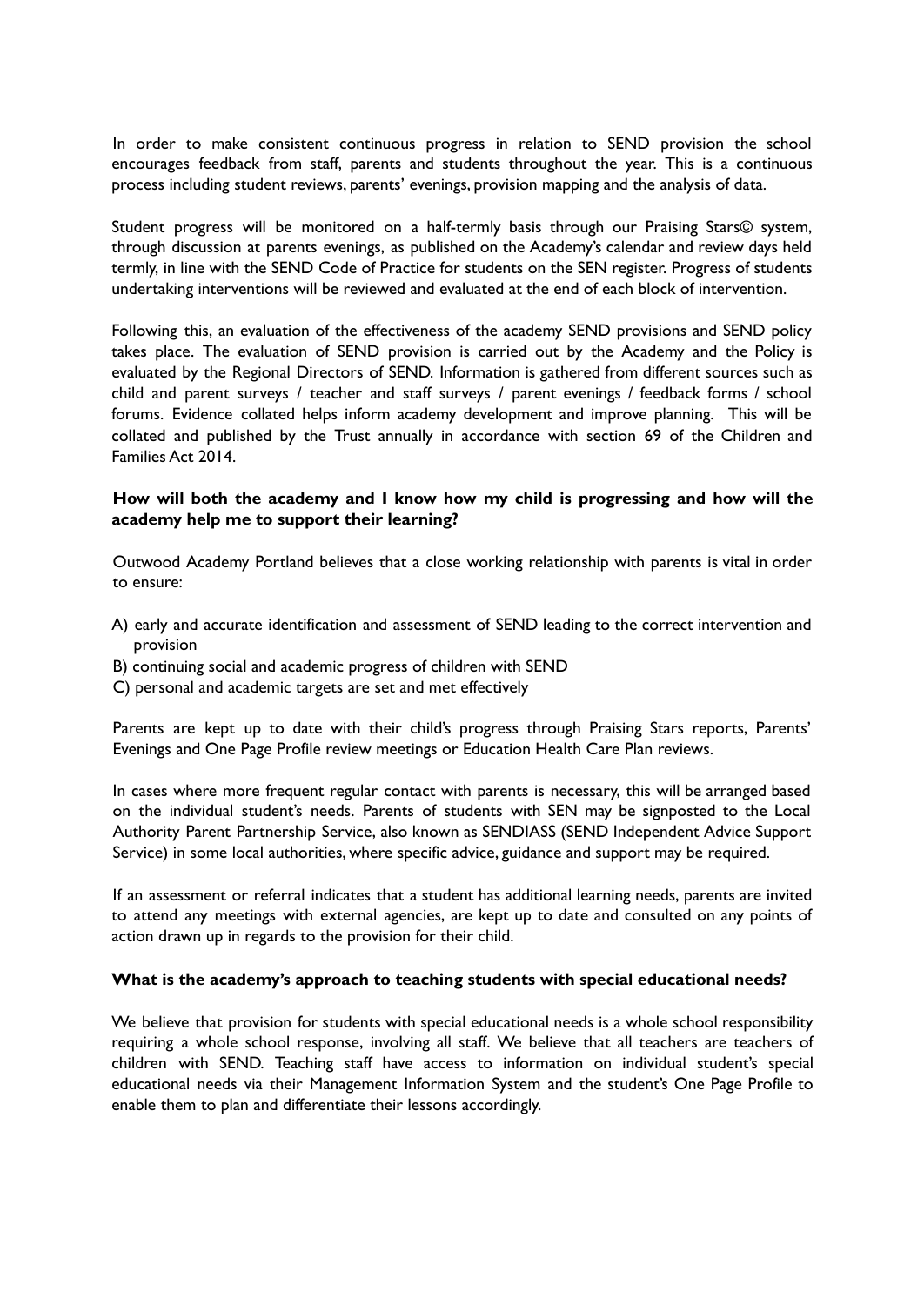#### **How will the curriculum and learning be matched to my child's needs?**

Learning activities are planned to match individual learning needs. The learning environment is stimulating, supportive and well-resourced. Students identified as requiring SEND support will, where appropriate, be supported by the teacher, teaching assistant, Learning Manager or another appropriate member of the school staff team through specific interventions. We will ensure that all staff know and understand the needs of pupils to allow students with SEND to thrive within a broad and balanced curriculum. All staff will have access to training, advice and resources to enable them to contribute to developing fully inclusive practice. Wherever possible we aim to foster quality first teaching in the classroom and continued independence into adulthood where appropriate.

## **How are decisions made about the type and amount of support my child will receive?**

There are many forums where decisions are made about the type and amount of support a pupil will receive; during transition, parental input at EHCP review meetings, One Page Profile process, historical information, through regular monitoring of pupil progress every half-term and any identification of emerging needs, Inclusion meetings, external professionals input, and with local authority agreement of support.

Each academy has a notional SEN budget as part of the overall funding it receives. This is called notional because it is not a ring-fenced budget and the DfE gives academies the freedom to make their own decisions about how much to spend on SEN support given the needs of their students.

When planning budgets OGAT academies will take into account the additional support required for students with SEN. To support student progress and meet individual needs, academies will aim to use SEN funding as part of its resource allocation, which may include other sources of funding where appropriate e.g. Pupil Premium, Pupil Premium Plus or Catch-Up Premium.

Where individual students require additional support that cannot be met by this notional budget the excess should be met by top-up funding associated with the individual student from the Local Authority. In partnership with other members of the Inclusion Team, the SENDCo will advise where this is appropriate and initiate processes with students, parents and the Local Authority to access the funding and support required.

# **How will my child be included in activities outside the classroom, including events and trips?**

As an inclusive academy, we ensure that students with SEND take as full a part as possible in all Academy activities. We deliver practice that ensures that statutory obligations with regard to SEND are met. No student is omitted from a trip due to their specific needs. If necessary, an Individual Health & Care Plan will be put into place. We will ensure the staff are fully aware of students with special educational needs, and what those needs are. Staff will be given training and support to help them meet those needs, both in and out of the classroom.

#### **What support will there be for my child's overall well-being?**

We work hard to ensure that students are included in all aspects of academy life. We believe that all our students should be valued equally, treated with respect and be given equal opportunities at all times.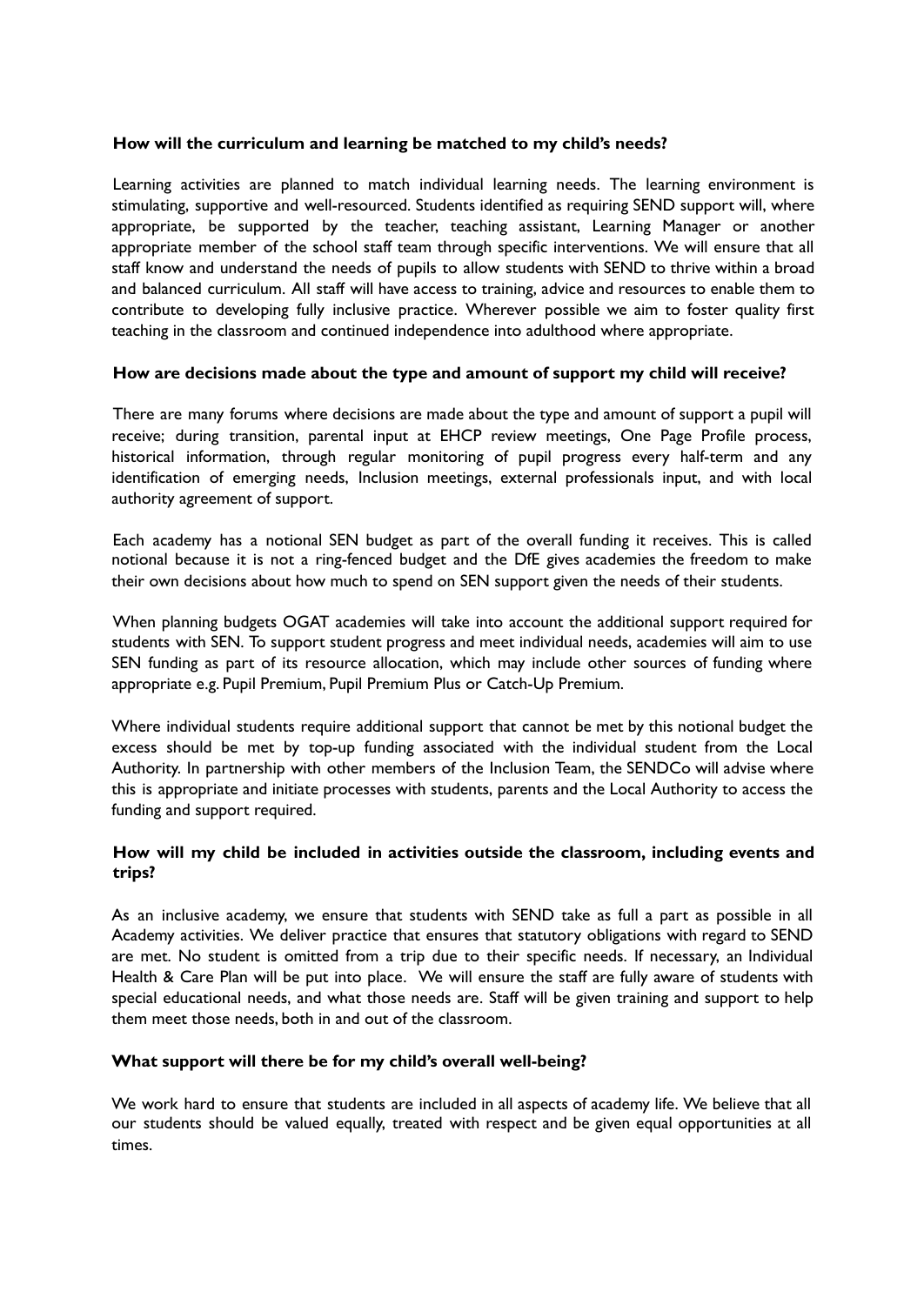For SEND students, and any other students that do not feel socially confident, support is available to build their confidence in social situations to enable students to thrive.

Areas to develop social skills are available during break and lunchtime that are supervised by Inclusion staff. Students are encouraged to develop socially through the joining in of educational games, general conversation and interventions to develop academic and/or life skills.

A member of the senior management team is a Mental Health First Aid certified Mental Wellbeing Lead who leads on the wellbeing of students. Students who have additional emotional needs have the support available from specifically trained Mental Health and Wellbeing Ambassadors.

Students will receive further support from the outside agencies as required. Our support partners include:

Schools and family support services Educational Psychologist Health Professionals Inc - Healthy families team, physiotherapist, occupational therapist Speech and Language therapist Early Help Team Alternative Provision PDSS (Physical Disabilities Support Services)

#### **Who is the Academy's SEND Governor?**

The Academy's SEND Governor is Mrs Annette Phillipson XXXXXXXX

## **Who is the Academy's special educational needs and disability coordinator (SENDCo) and what are their contact details?**

The Academy's SENDCo is Chris Chancellor, who can be contacted at the Academy on 01909 471010.

## **What training have staff supporting special educational needs had and what is planned?**

We aim to keep all school staff up to date with relevant training and developments in teaching practice in relation to the needs of students with SEND.

All staff have access to relevant SEND focused internal and external training opportunities. The SENDCo attends regional network meetings led by the Regional Directors of SEND. The SENDCo is appropriately qualified and receives additional training to recognise the difference between an unmet need and poor behaviour. External professionals are involved to give additional advice and guidance, if appropriate. Poor behaviour is never ignored and is regularly monitored to ensure unmet needs are addressed. The SENDCo will cascade necessary training and/or arrange for external professional training to deliver to academy staff where necessary.

We recognise the need for ongoing training concerning SEND and there is funding available to support this professional development. The SENDCo, with the senior leadership team, ensures that training opportunities are matched to school development priorities and those identified through the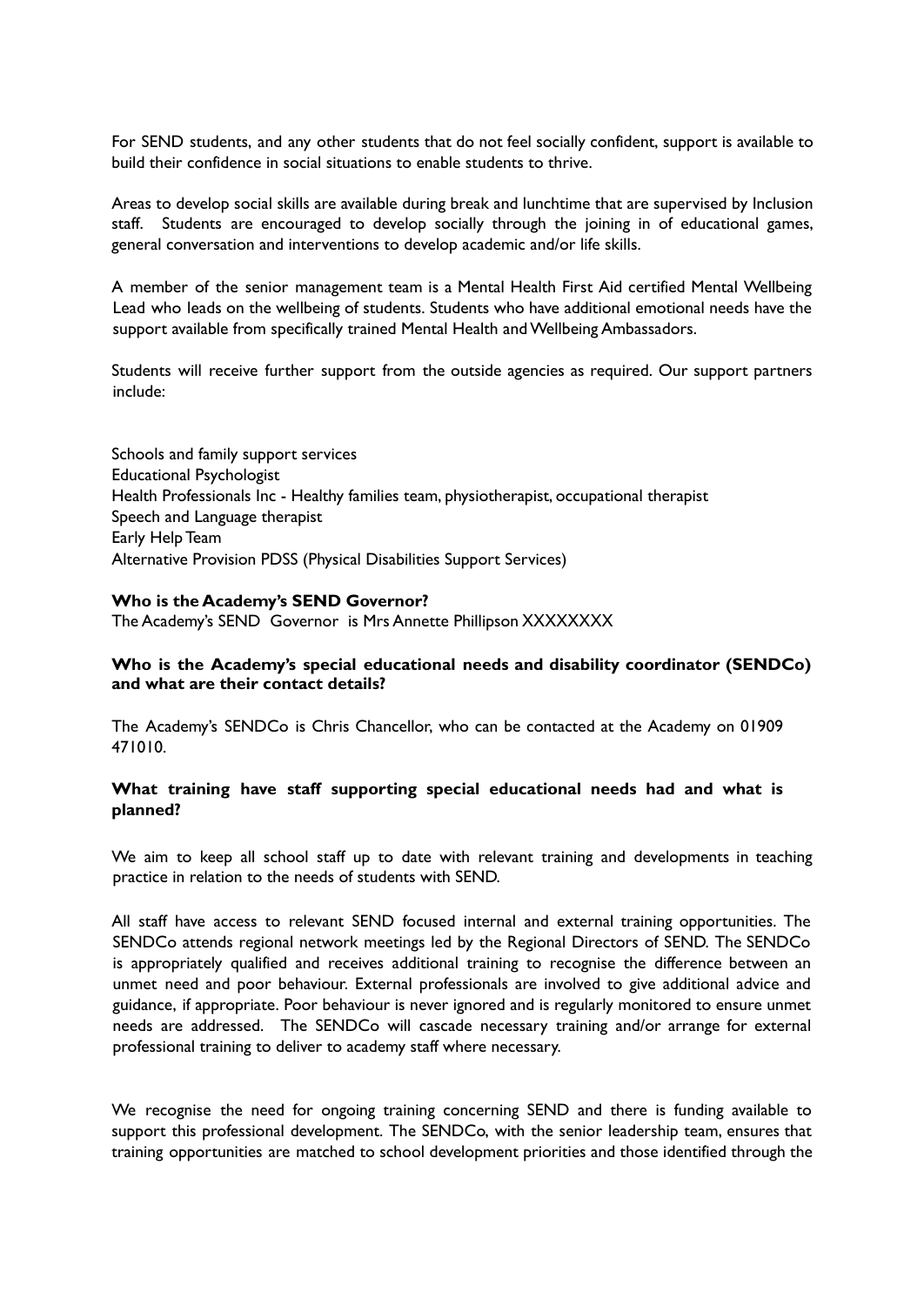use of provision management. Ongoing training for all staff is organised as and when required. If a particular student's needs require specific staff training then this will be put in place, for example Manual Handling and Fire Evacuation procedures for students with severe medical needs.

# **What specialist services and expertise are available or accessed by the academy?**

Outwood Academy Portland invites and seeks advice and support from external agencies in the identification and assessment of, and provision for SEND. The academy continues to build strong working relationships with external support services and shares information and links in order to fully support our SEND pupils. Sharing knowledge and information with our support services is essential in allowing us to provide effective SEND provision within our academy. If a concern is raised it will be brought to the attention of the SENDCo who will then inform the child's parents in line with our safeguarding policy.

The following services will be involved as and when is necessary:

- CAMHS
- Social Care
- Early Help Support Services
- Educational Psychology Service
- Local Authority Specialist Services (including accessibility services)
- Speech and Language Services

Representatives from voluntary organisations and other external agencies are invited to liaison meetings throughout the year to discuss SEND provision and progress and keep staff up to date with legislation.

In cases where a child is under observation or a cause for concern, focused meetings will be arranged with the appropriate agency. Parents will normally be invited to and informed about any meetings held concerning their child unless there are over-riding safeguarding issues.

# **How will equipment and facilities to support students with special educational needs be secured? How accessible is the academy?**

In addition to support from teaching assistants in the classroom and in small groups, Outwood Academy Portland provides the following additional resources for our SEND:

#### **Transition**

We work closely with all primary schools to make sure that all students feel comfortable with their move to a secondary academy. Students will have the opportunity to have extra visits to school in order to familiarise themselves with the environment and some of the staff they will be working with in the future.

#### **Lunch Support:**

Lunch Passes are available by referral from the Inclusion Team that aims to meet the needs of students needing additional short-term support, or for those students with communication and interaction difficulties who may find social times difficult. The pass gives them an opportunity to mix with other students and staff in a small and friendly environment.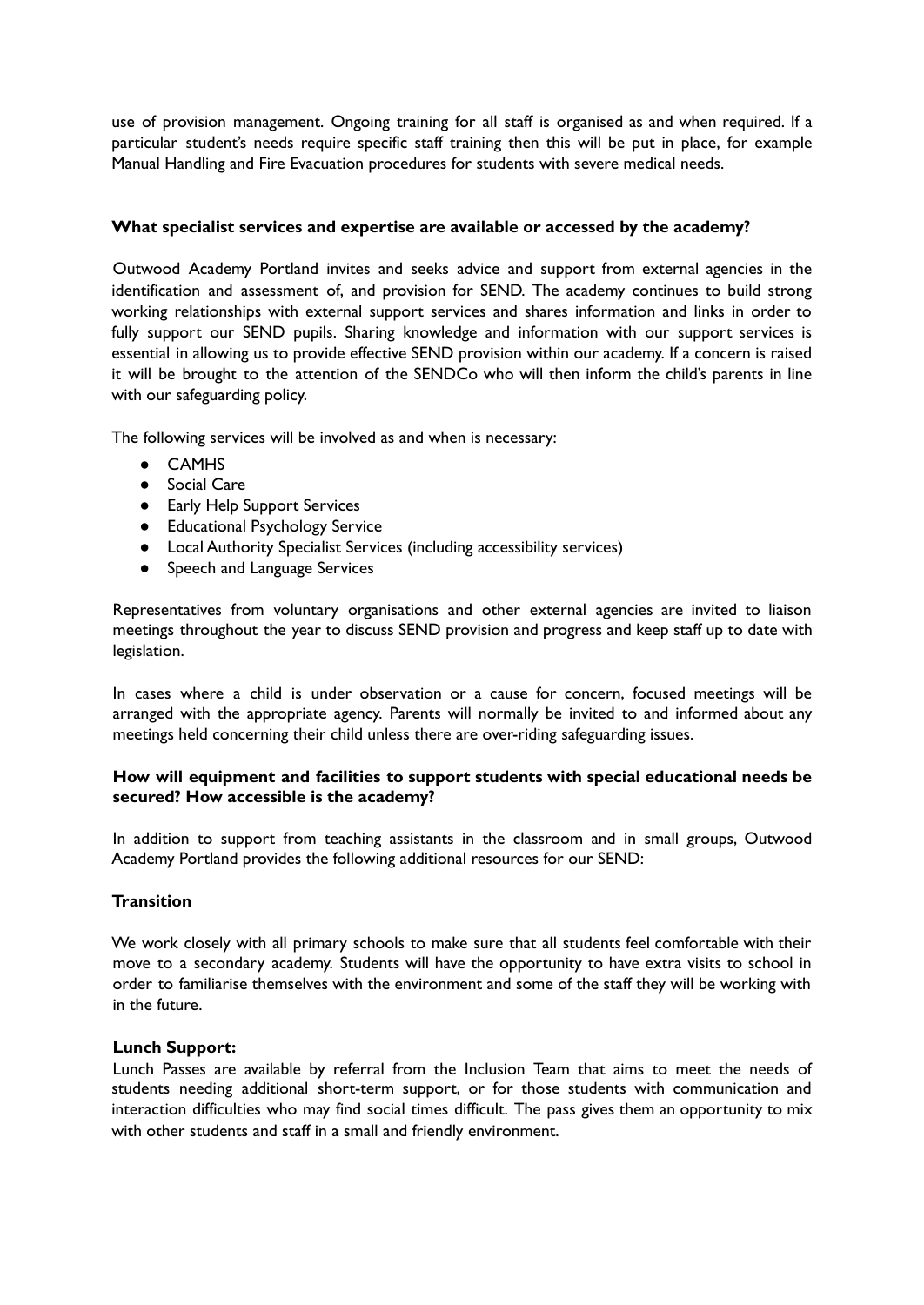## **Homework Support**

Enrichment sessions are held throughout the week to support all students with homework and to give access to ICT when necessary.

## **Teaching Assistants**

Students on the SEN Register and are externally funded may be allocated TA support, depending on needs of the student. The TA support may be allocated on a ratio basis in the classroom or on-line in a virtual learning scenario. TAs work closely with the child, parent and staff to meet the child's needs within the academy. Inclusion staff, SENDCO and Learning Managers are available for students to talk to.

## **EducationalTesting and Screening**

Standard testing and assessments and tracking within school helps identify students who may need additional support within lessons or those that may benefit from a more individualised programme of support. It may also provide evidence for referral to a qualified Exam Access Arrangements Assessor to facilitate additional access arrangements for examinations, where appropriate.

## **The Bridge and Personalised Learning Centre**

The Bridge and Personalised Learning Centre (PLC) are bespoke facilities, which provide short-term, time-limited, focused support for individuals who, for a range of reasons, cannot access learning in their current regular learning situations.

The focus of the Bridge and PLC is to identify and remove barriers to educational achievement, ensuring all have equality of opportunity and empowering all students with skills and strategies to deal with their individual areas of need to achieve their maximum potential. The Bridge and PLC accept each student as a unique individual and aims to raise self-esteem and motivation, in a caring and positive atmosphere.

The Bridge & PLC also offer intensive support and interventions for students across the curriculum in small groups or 1:1, coursework catch up sessions for students studying towards qualifications. They offer emotional and study support to students returning from long periods of absence as well as providing reintegration packages for students returning to mainstream. For students who enter the school mid-year, there is also support for them with academy systems, timetables and testing.

The PLC gives opportunities for students with more challenging behaviours to be supported to modify behaviours that are preventing them from reaching the top of the pyramid, as outlined in the Trust's Behaviour Policy (see link to the Behaviour Policy in the section 'Where can I access further information?').

#### **Physical environments**

Outwood Academy Portland incorporates facilities for students, staff with disabilities. Facilities include:

- Disabled parking bays
- Lift Access to First Floor
- Emergency Evacuation Procedures
- Physical Disability Support Services (PDSS)
- Physiotherapy Room
- Hoists and plinths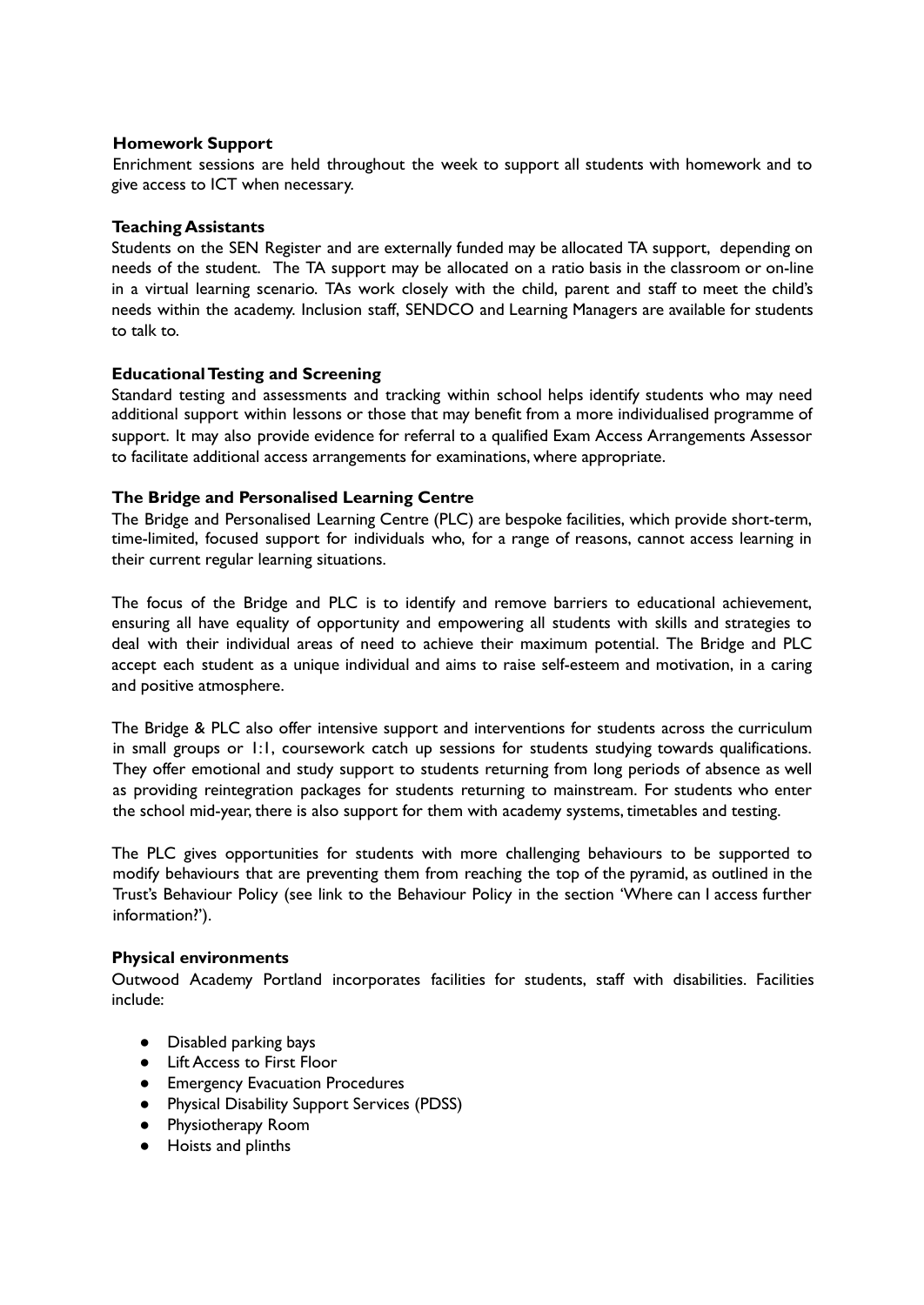Please visit <https://www.portland.outwood.com/send> to view the Accessibility Plan

#### **AssistiveTechnology**

The academy provides access to a limited number of laptops, Chrome books, iPads or any other assistive technology requirements on a needs led basis to support pupils with temporary and long-term physical needs and/or other identified needs related barriers to learning across all areas of the curriculum.

#### **Exam Access Arrangements**

An identification of SEND does not result in automatic exam access arrangements. The process of exam access arrangements is governed by the Joint Council for Qualifications (JCQ) and the Awarding Body has to agree to the access arrangement on application. Students are assessed by their normal way of working in the classroom and other appropriate evidence. If identified as requiring access arrangements, the Inclusion Department will coordinate information and refer to the qualified assessor, where appropriate and the Exams Department. Students and parents are notified of the request for exam access arrangements, the outcome of any approved exam access arrangements and any changes to those arrangements.

More details of exam access arrangements can be found at www.jcq.org.uk

#### **SchoolTransport**

Where students with SEND require specific transport to and from school, this is arranged by the local authority transport department.

## **What are the arrangements for consulting young people with SEN and involving them in their education?**

We believe that students who are capable of forming views have a right to express their opinions and to have that opinion taken into account. We will seek the views of students and they will be encouraged to be involved in the setting of their own learning targets and in evaluating their own progress. Their views will be taken into account when planning support. Students are encouraged to attend their Review meetings.

Student participation is a right. This will be reflected in decision-making but also encouraged through wider opportunities for participation in school life, for example, through the student voice.

# **What do I do if I have a concern or complaint about the SEND provision made by the academy?**

We value the partnership with parents but should a problem arise, the parents are asked to contact the SENDCo or a Coordinator/Officer of the Inclusion Team in the first instance to discuss the issue.

If a parent or carer has any concerns or complaints regarding the care or welfare of their child, an appointment can be made by them to speak to the SENDCo, who will be able to advise on formal procedures for complaint.

Any complaints will be treated in accordance with the school complaints procedure. For a copy of the complaints procedure, refer to the academy website.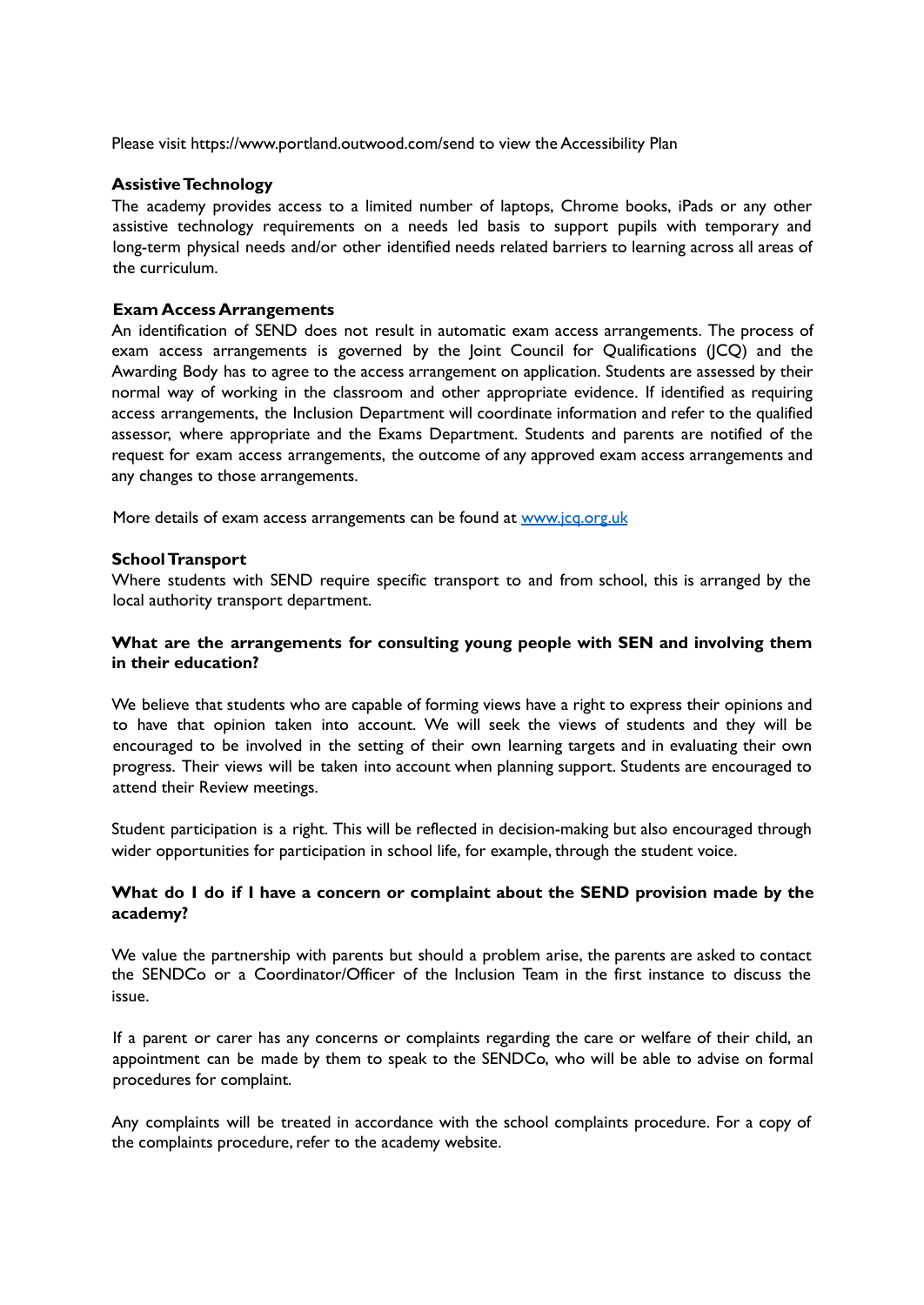# **How does the academy involve other organisations and services (e.g. health, social care, local authority support services and voluntary organisations) in meeting the needs of students with special educational needs and supporting the families of such students?**

Outwood Academy Portland invites and seeks advice and support from external agencies in the identification and assessment of, and provision for, SEND. The academy continues to build strong working relationships and links with external support services in order to fully support our SEND students and aid school inclusion.

The services used by the academy are listed in the above section. Representatives from voluntary organisations and other external agencies are invited to liaison meetings throughout the year to discuss SEND provision and progress and keep staff up to date with legislation.

The Academy Council is kept informed about the involvement of other organisations and services through meetings with the SEN Governor and their subsequent reports to the Academy Council.

# **How does the academy seek to signpost organisations, services etc., that can provide additional support to parents or students?**

The academy has very good working relationships with outside agencies. Outwood Academy XXXX is a member of the Area's Fair Access Panel through which further suggestions as to services available to both academies and parents are made. Parents receive information about external events, which may be relevant to them by text, email or post.

## **How will the academy prepare my child to:**

- **1. Join the school?**
- **2. Transfer between phases of education (e.g. early years to primary, primary to secondary etc.)?**
- **3. Prepare for adulthood and independent living?**

To facilitate the smooth transition for students with support needs both from feeder and non-feeder schools, there will also be, prior to admission:

- The attendance of a representative of the academy at Year 6 Annual Reviews for students with an EHCP, where possible
- A transition programme co-ordinated by Deep Support in partnership with the SENDCo/SEND Officer
- The gathering of additional relevant information from the partner schools
- The making of appropriate transition arrangements with regard to the transition plan put into place inYear 6, including a bespoke transition package and summer school
- A timetable for transition planning for all students with SEND
- Special evening events where prospective students meet their tutor. Students with special educational needs, together with their parents, are also invited to talk to the Inclusion Coordinator and/or SENDCo about the provision for students with SEND. There are extra visits for some students to ensure a smooth transition.
- Staff training may also have taken place where students with high level needs are to be admitted.

Students with special educational needs admitted to school, at times other than year 7 transitions, are carefully assessed on admission to ensure their needs are met.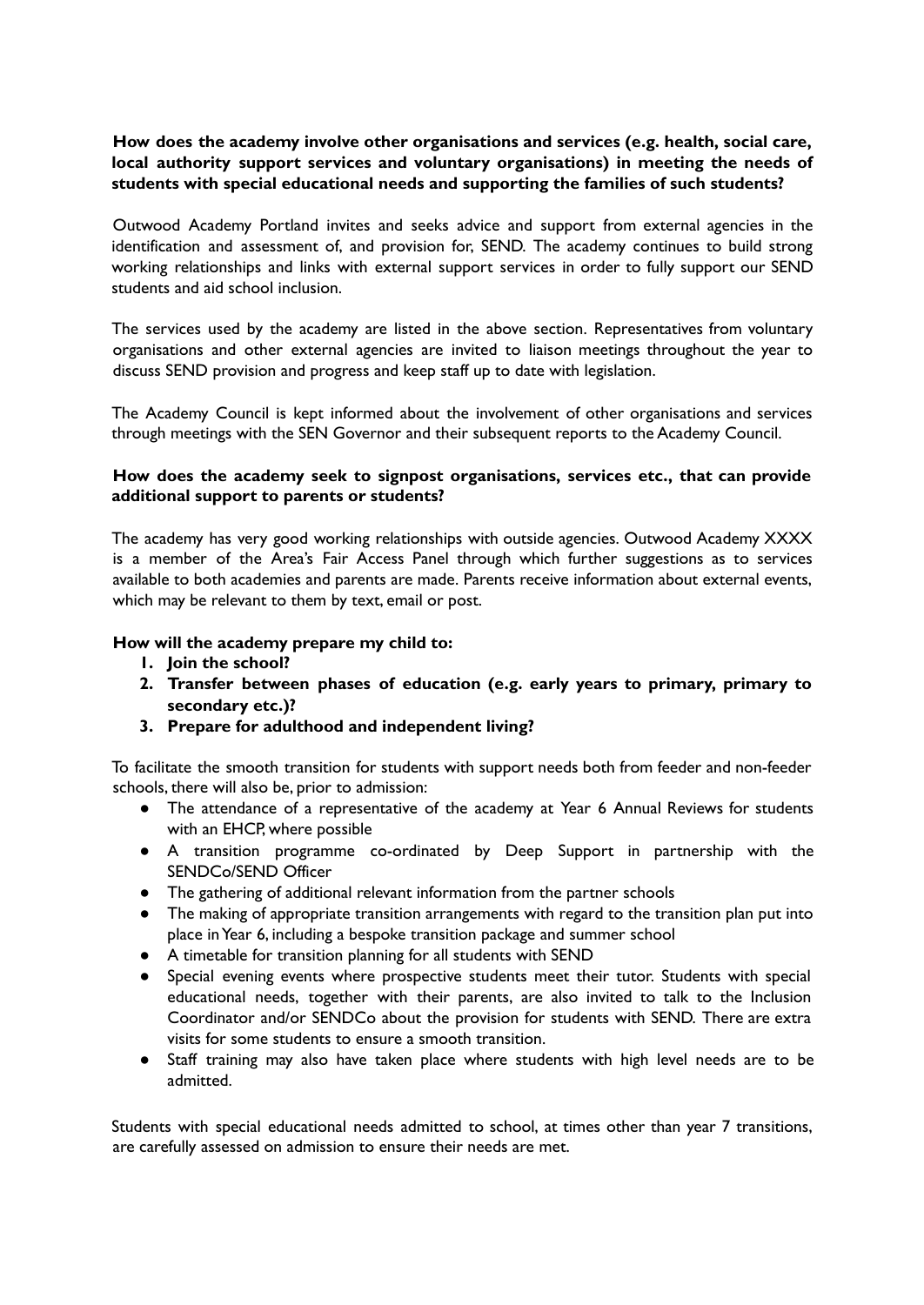Outwood Academy XXXX aims to support transition at each stage from Year 7 to 13. Students' individual needs are planned for and supported using transition plans in Year 6, Year 8, Year 11 and Year 13. All students with SEND are supported to ensure transition between educational phases or settings is well planned and that provision is in place to aid this process. Information regarding the additional needs of any student is used to plan provision and support a smooth transition. This includes transition to and from Outwood Academy XXXX.

All students receive information, advice and guidance on Post-16 options and SEND students are escorted on visits to local colleges, Post 16 centres and University.

# **Where can I access further information?**

More details about the reforms and the SEN Code of Practice 2015 can be found on the Department for Education's website:

www.education.gov.uk/schools/studentsupport/sen

Information on the local authority Local Offer can be found at :

<https://www.portland.outwood.com/send>

Information on the Safeguarding Policy can be found at:

<https://www.portland.outwood.com/policies>

Information on the Behaviour Policy can be found at: <https://www.portland.outwood.com/policies>

Date Send Information Report updated: 30.11.2021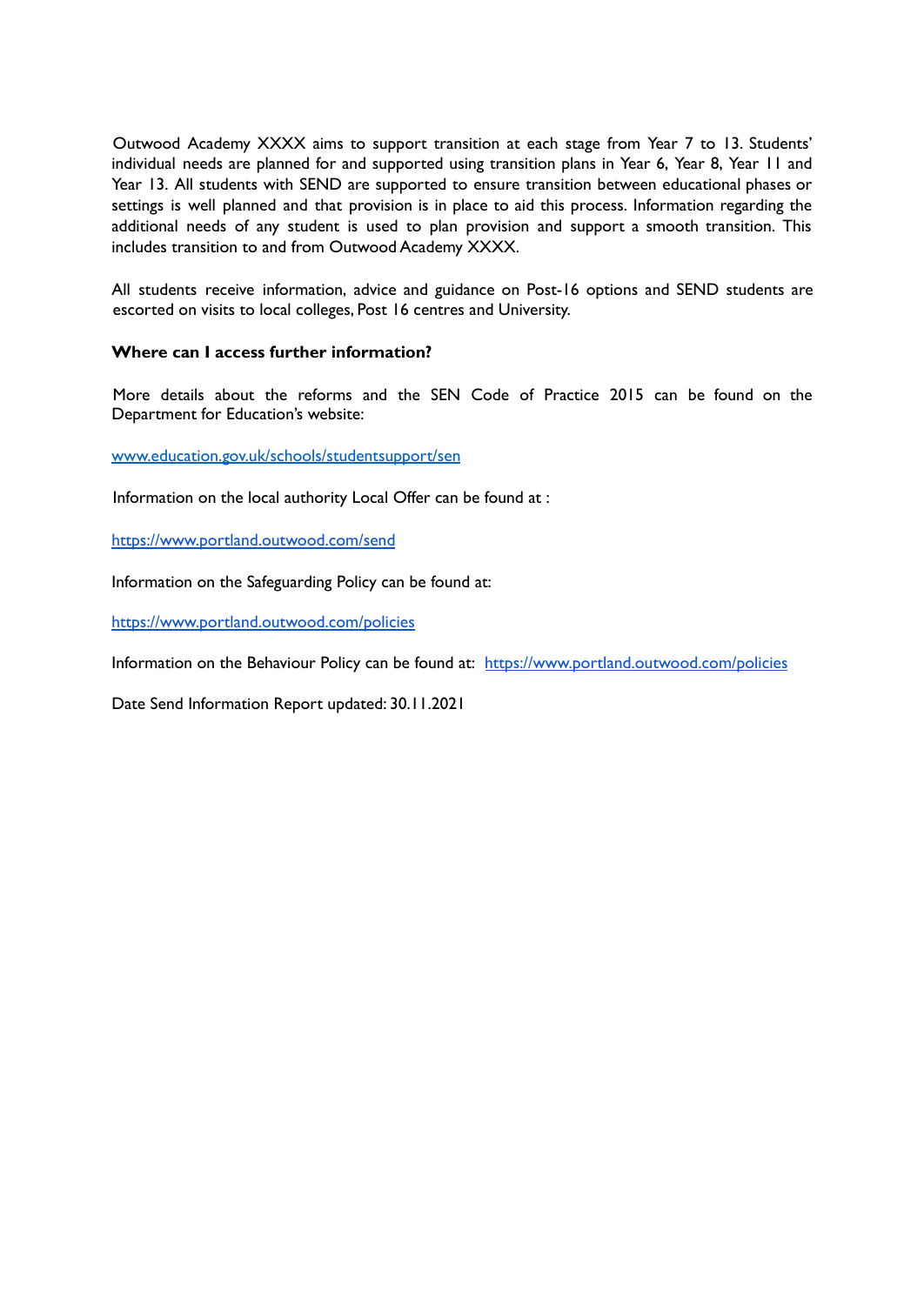# **COVID-19 ADDENDUM:**

This addendum is for use during the arrangements for education of SEND students.

It is to be used in conjunction with, and read alongside, the current SEND policy and other closely associated policies e.g. safeguarding (DfE Covid-19 [Guidance\)](https://www.gov.uk/government/publications/covid-19-safeguarding-in-schools-colleges-and-other-providers), managing medication in education, behaviour management and anti-bullying.

The addendum will be used alongside all government guidance for schools returning to full opening and may change should this guidance change. Changes may also occur where the Local Authority requests schools follow their recommended Covid-19 safety measures due to an increase in community Covid-19 numbers.

Aims:

- 1. To provide a safe learning environment for students and staff during the Covid-19 pandemic
- 2. To help students to understand the importance of keeping themselves, their peers and their families safe
- 3. To provide an environment for students where they understand the covid rules and staff explain new routines explicitly

All students will receive a 'safety briefing' at the beginning of the academic year, and may receive further briefings periodically as appropriate. This will include rules around social distancing; hygiene routines; toilet visits; social times and lunch (where applicable); movement around the Academy; use and sharing of equipment; good conduct. There will also be posters and display boards around the academy which will reinforce the key messages and expectations regarding safety.

The Academy will work in line with DfE guidance, supplemented by its own robust policies and risk assessment.

- Encouraging regular hand-washing more often
- Reminders to avoid touching your eyes, nose, and mouth with unwashed hands
- Reminders to cover your cough or sneeze with a tissue, then throw the tissue in a bin and wash your hands
- Surfaces and equipment cleaned and disinfected frequently
- Reminding children to comply with social distancing where possible and appropriate
- Year groups will be kept as separately as possible
- Parents discouraged from gathering at Academy gates; as far as possible, communication with parents and other stakeholders will be undertaken by telephone or other means to minimise any visitors on the Academy site; parents should be clear about their child's current health before coming onto site.

#### Website link on **how to wear and remove face coverings:**

#### [www.gov.uk/facecoverings](https://www.gov.uk/government/publications/face-coverings-when-to-wear-one-and-how-to-make-your-own/face-coverings-when-to-wear-one-and-how-to-make-your-own)

Some students may be exempt from wearing face coverings. These exemptions may apply to students that:

1. Have a disability that means they cannot wear a face covering